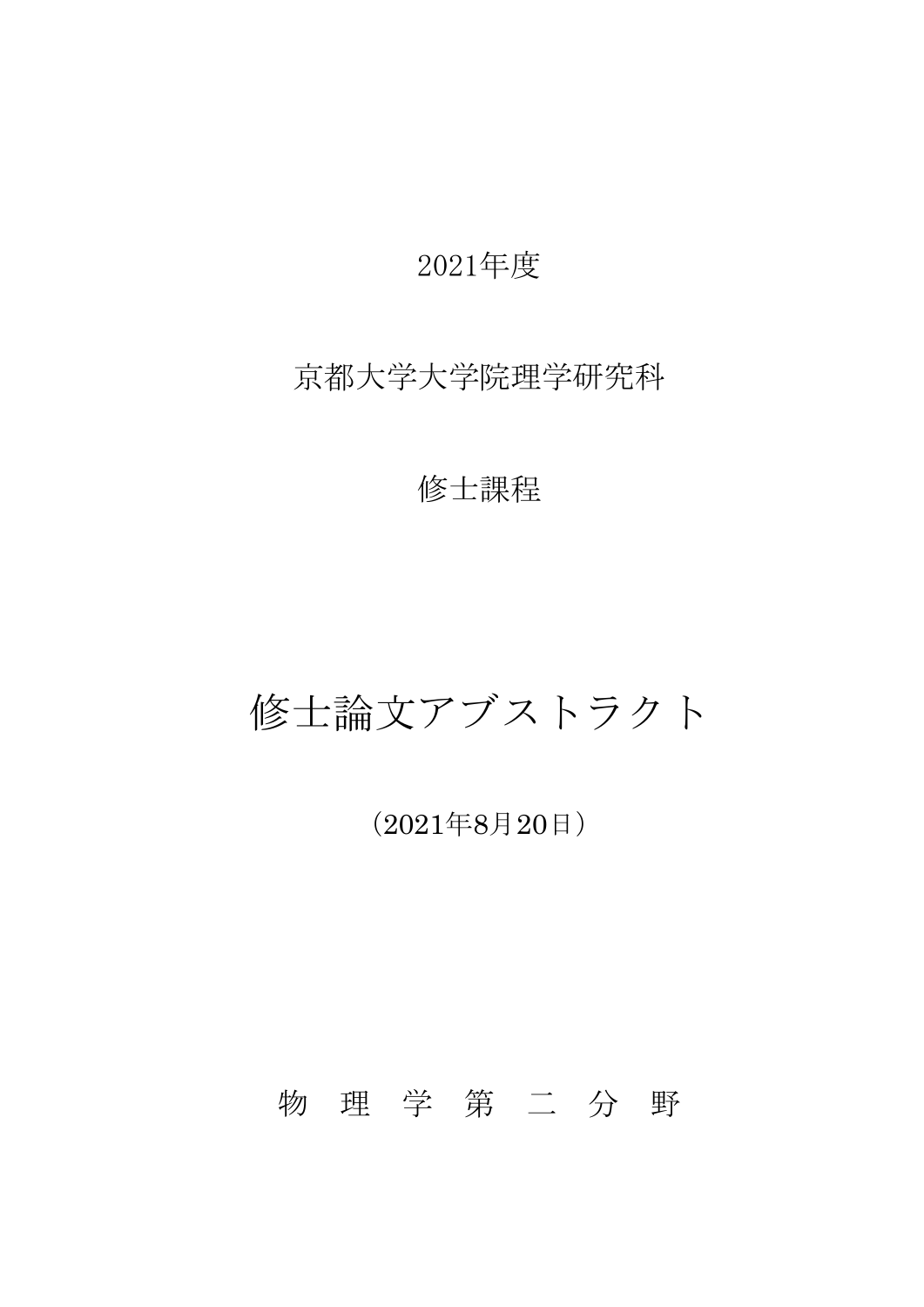| 1. スーパーカミオカンデにおける磁気単極子触媒による直接 | 馮家輝 | (15:00) |
|-------------------------------|-----|---------|
| 陽子崩壊ニュートリノに対する研究              |     |         |
|                               |     |         |
|                               |     |         |

2 . T2K 実験のためのJ-PARC MR における 16 電極モニターのビームプロファイル測定アルゴリズムの開発 李耀漢 (15:20)

#### 《 目 次 》

# 8月20日(金)

# 修 士 論 文 発 表 会

日時:2021年8月20日(金) 発表時間:15分+5分(質問) 場所:理学研究科5号館 525号室+Zoom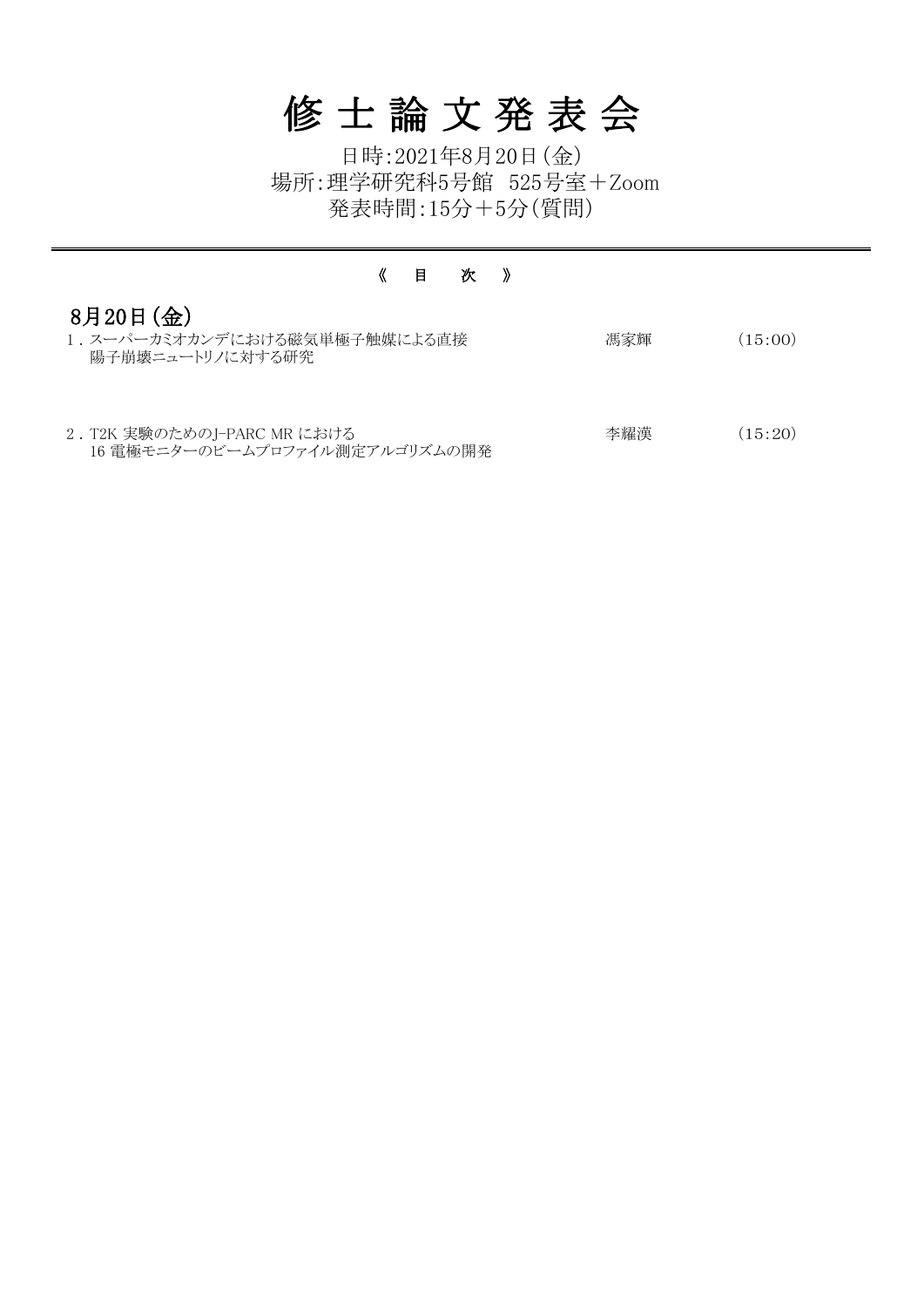# スーパーカミオカンデにおける磁気単極子触媒による直接 陽子崩壊ニュートリノに対する研究

#### 高エネルギー物理研究室 馮家輝

**Abstract** A study of searching magnetic monopole by searching the monopole catalyze direct proton decay neutrino in Super-Kamiokande IV is present. The sensitivity analysis of this decay mode shows exploratory value. Current analysis status and prospect will be presented. *© 2021 Department of Physics, Kyoto University* 

The Symmetry of the electromagnetic field is the diamond of the physics crown. Maxwell describe electromagnetic field by ultimately beautiful mathematics. However, there is a cloud just hanging on the top of this diamond. We already find the single charged particles such as electron and position, electric charge. But we still haven't found the existence of magnetic monopole.

The Grand Unified Theory (GUT), that was born when people were looking for the ultimate symmetry, predicts the existence of magnetic monopoles. The Rybakov effect also predicts that the magnetic monopole will catalyze the proton decay, the most important prediction of the GUT [1]. Therefore, this effect will become a powerful tool to find magnetic monopoles and verify the grand unified theory.

The early universe magnetic monopole could easily captured by the sun, and it catalyzes the proton decay of hydrogen in the sun. The decay is mainly divided into direct decay and indirect decay. Both of these decay modes could produce neutrinos with different energies.

The Super Kamioka experiment is the water Cherenkov experiment and is mainly used to explore various neutrino physics. The SK collaboration has completed the analysis for searching the indirect proton decay mode [2]. The result is :

$$
F_{\rm M} \left( \frac{\sigma_0}{1 \rm m b} \right) \left( \frac{f_{\pi} +}{0.5} \right) < 6.3 \times 10^{-24} \left( \frac{\beta_{\rm M}}{10^{-3}} \right)^2 \rm \ cm^{-2} \ s^{-1} sr^{-1} (90\,\%\rm \ C.L. \ ).
$$

However, there also have great potential for exploring magnetic monopoles through direct proton decay. We do the sensitivity analysis of the neutrinos, which is produced by the magnetic monopole catalyze direct proton decay, based on Super Kamioka experiment. The result of Asimov's sensitivity analysis is:

$$
F_M\left(\frac{\sigma_0}{1\,{\rm mb}}\right) \left(\frac{BR_{p\to\bar\nu}}{10^{-4}}\right) < 4.01\times 10^{-26}~{\rm cm}^{-2}~{\rm s}^{-1}{\rm sr}^{-1} (90\,\%\rm~C.L.~) \,.
$$



Fig. 1. the Asimov sensitivity fit results the black lines correspond to 90% confidence level (C.L.) .

This result is two orders of magnitude smaller than the indirect proton decay mode, so it proves that the magnetic monopole catalyze direct proton decay have strong exploratory value.

#### **References**

[1] V. A. Rybakov, Nucl. Phys. B203, 311 (1982). [2] K. Ueno et al. (Super-Kamiokande), Astropart. Phys. 36, 131 (2012), 1203.0940.